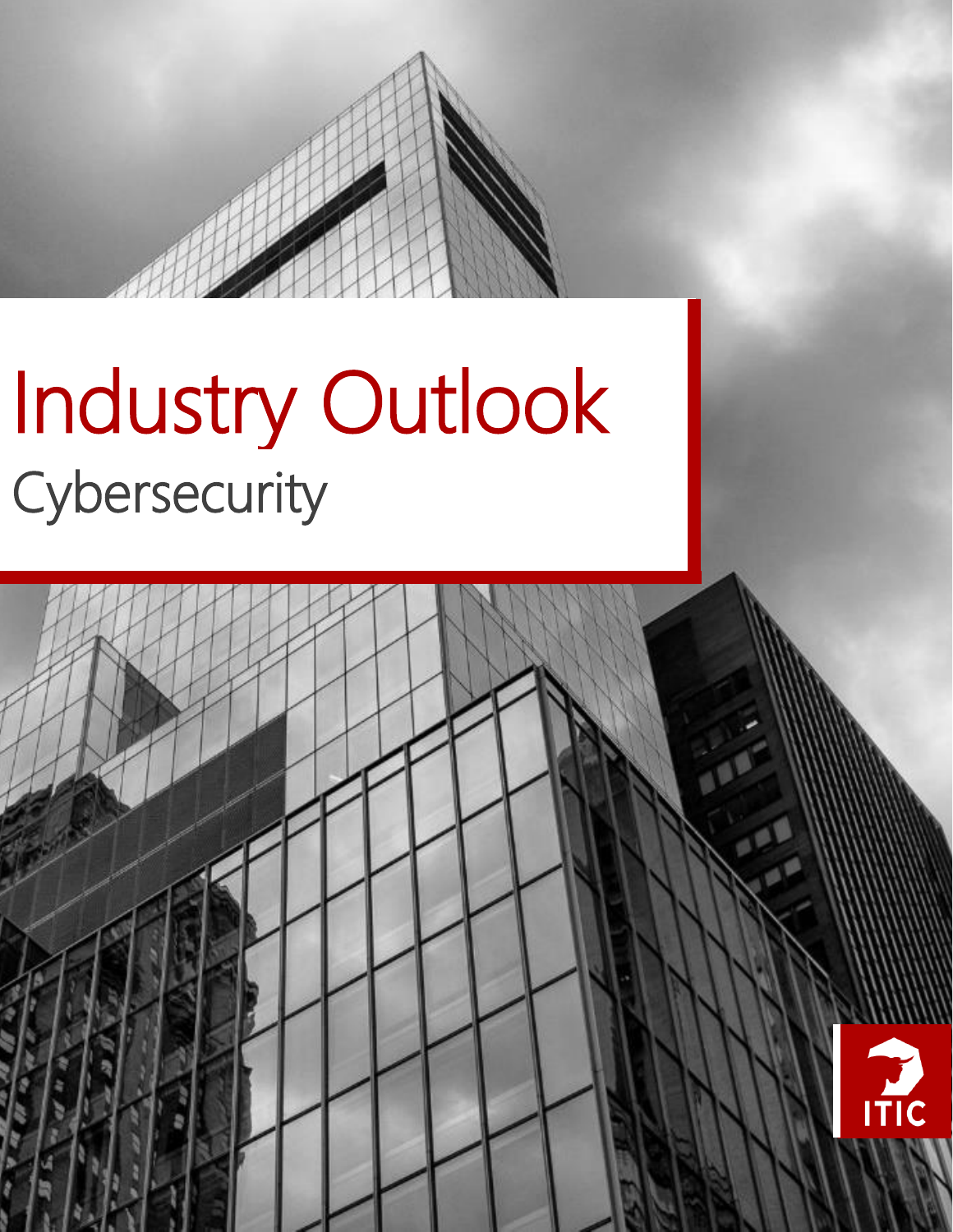# <span id="page-1-0"></span>**Table of Contents**

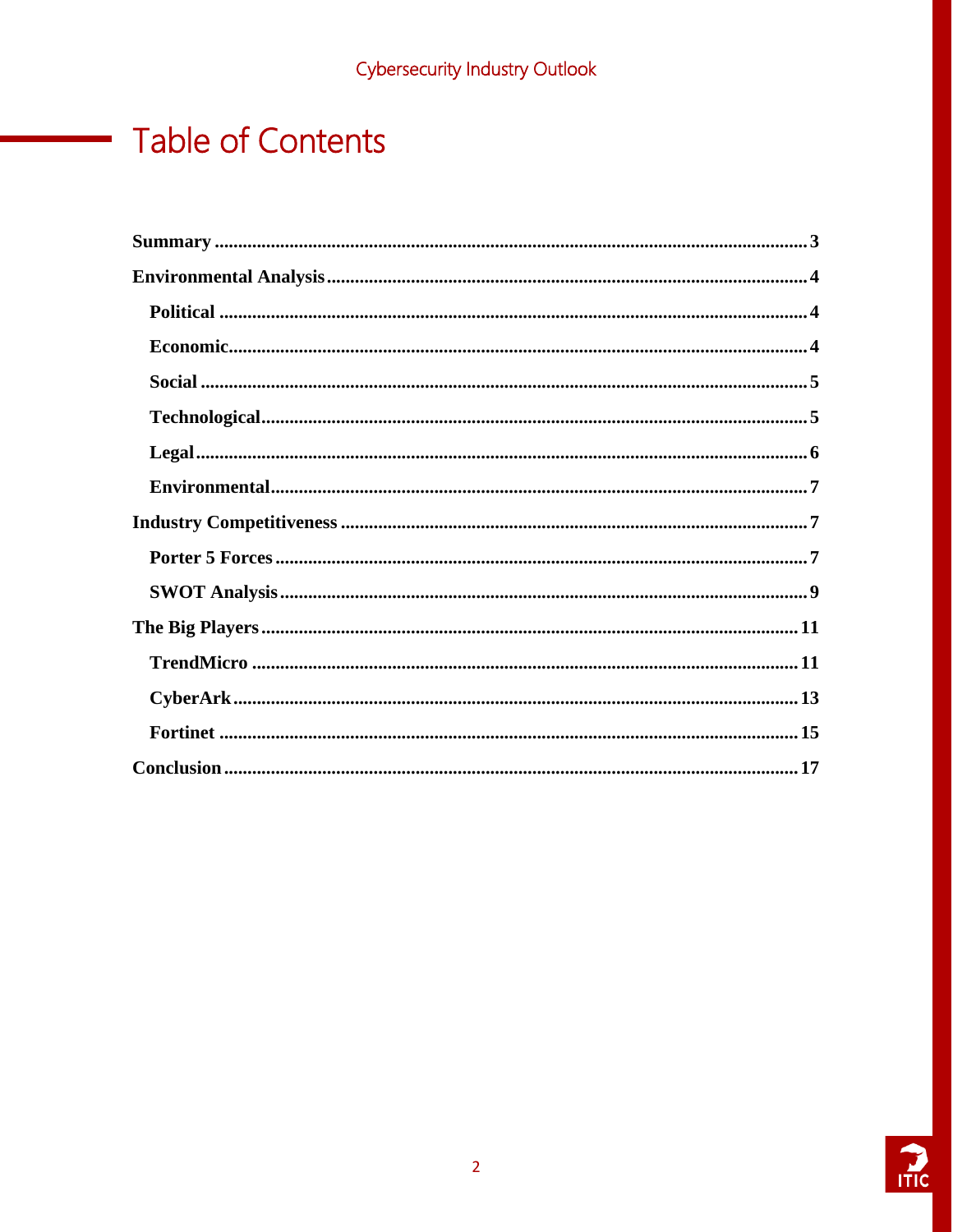# **Summary**

In the past years, technology has grown in numbers we could never think of, making the digitalization of that much data a reality, such as precious information of organizations, their decisions, strategies, and so much more are available digitally.

This has brought up a problem, how do we keep all that safe from our competitors and from people who might make our plans fail? Gladly cybersecurity is here, helping with the maintenance and safety of our files, protecting them from outsiders.

In the past years, technology has grown in numbers we could never think of, making the digitalization of much data a reality, such as precious information of organizations, their decisions, strategies, and so much more are available digitally.

This has brought up a problem, how do we keep all that safe from our competitors and from people who might make our plans fail? Gladly cybersecurity is here, helping with the maintenance and safety of our files, protecting them from outsiders.

Due to the current pandemic situation, our lives have been more and more digital, we have been working through web conference apps and websites, sending files to other people through multiple platforms, and that has raised even more awareness to the cybersecurity industry, due to the people and companies growing concerned for the safety of their data.

With this industry outlook, we aim to inform our readers about this growing industry, which many people only started seeing its value since the Covid-19 pandemic, having become one of the industries that benefited more from this happening.

Ana Ratão, Research Analyst

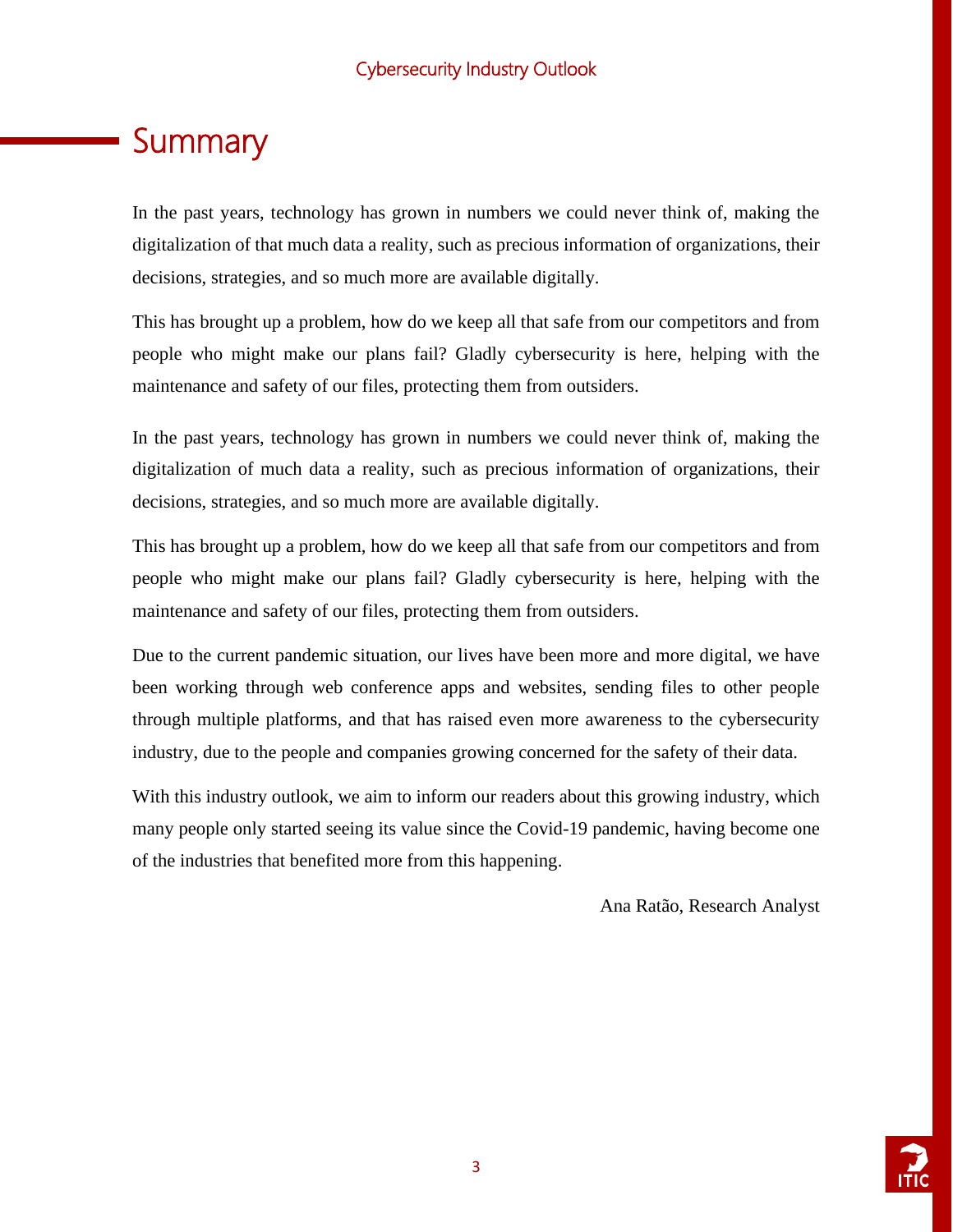# Environmental Analysis

# <span id="page-3-0"></span>Political factors

|                                       |                                     | <b>Political</b>   |                                        |                                             |
|---------------------------------------|-------------------------------------|--------------------|----------------------------------------|---------------------------------------------|
|                                       |                                     | <b>Regulations</b> | <b>Political</b><br><b>Instability</b> | <b>Foreign Trade</b><br><b>Restrictions</b> |
|                                       | <b>Duration of</b><br><b>Impact</b> | Long term          | Medium term                            | Medium term                                 |
|                                       | <b>Type of change</b>               | Positive           | Negative                               | Negative                                    |
| Ali Aljundi                           | The factor's rate                   | Increasing         | Decreasing                             | Decreasing                                  |
| <b>Asset Management</b><br>Department | <b>Importance</b>                   | Critical           | Important                              | Important                                   |

In places such as the United States and Europe, governments are beginning to pay much more attention to people and organizations' need for security while online on the web. This has led to regulations and major laws being put into place. An example of this is the National Cybersecurity Protection Act of 2014 done by the Department of Homeland Security (DHS) in the USA. This law states that the DHS, along with all the associated entities and individuals must regularly adapt and maintain their Cybersecurity interface. Much of these types of laws and regulations regarding cybersecurity are seen in Europe under the General Data Protection Regulation (GDPR).

# <span id="page-3-1"></span>Economic Factors

|                           | <b>Economic</b>        |                  |                          |  |
|---------------------------|------------------------|------------------|--------------------------|--|
|                           | <b>Economic growth</b> | <b>Recession</b> | <b>Low Interest rate</b> |  |
| <b>Duration of Impact</b> | Long term              | Long term        | Medium term              |  |
| <b>Type of change</b>     | Positive               | Negative         | Positive                 |  |
| The factor's rate         | Decreasing             | Increasing       | Neutral                  |  |
| <b>Importance</b>         | Critical               | Critical         | Important                |  |

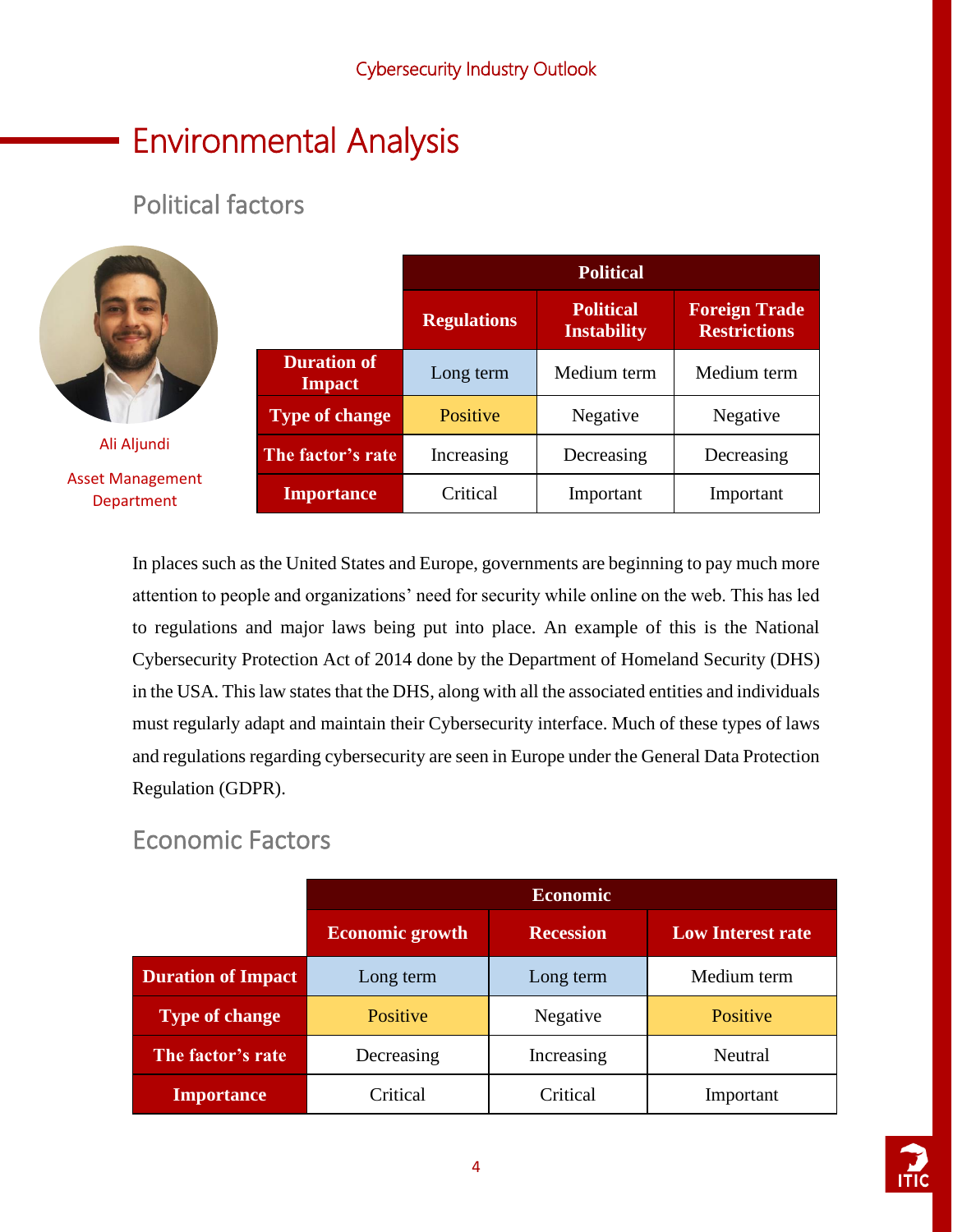Economic growth suggests that many companies are also growing and thriving with greater revenues. This is a critical factor in many industries including cybersecurity, due to the fact in a recession companies are more focused on their main activities and survival and are less likely to be interested in buying cybersecurity solutions.

## Social Factors

|                           | <b>Social</b>        |                       |                            |  |
|---------------------------|----------------------|-----------------------|----------------------------|--|
|                           | <b>Labor Quality</b> | <b>Labor Quantity</b> | Lifestyle (remote working) |  |
| <b>Duration of Impact</b> | Long term            | Short term            | Long term                  |  |
| <b>Type of change</b>     | Negative             | Negative              | Positive                   |  |
| The factor's rate         | Decreasing           | Decreasing            | Increasing                 |  |
| <b>Importance</b>         | Critical             | Critical              | Critical                   |  |

With the current state of the pandemic, remote work has been a must for many organizations as a way to keep operations going. With that in mind, much more information and data are now online and possibly at risk. This is positive for the industry since the demand for cybersecurity increases much more and companies within the industry are able to provide a solution to this increasing problem that is now becoming more prevalent.

# <span id="page-4-0"></span>Technological Factors

|                           | <b>Technology</b>      |                        |                           |  |
|---------------------------|------------------------|------------------------|---------------------------|--|
|                           | <b>Tech incentives</b> | <b>Tech innovation</b> | <b>Awareness and uses</b> |  |
| <b>Duration of Impact</b> | Long term              | Long term              | Long term                 |  |
| <b>Type of change</b>     | Positive               | Positive               | Positive                  |  |
| The factor's rate         | Increasing             | Increasing             | Increasing                |  |
| <b>Importance</b>         | Critical               | Critical               | Important                 |  |

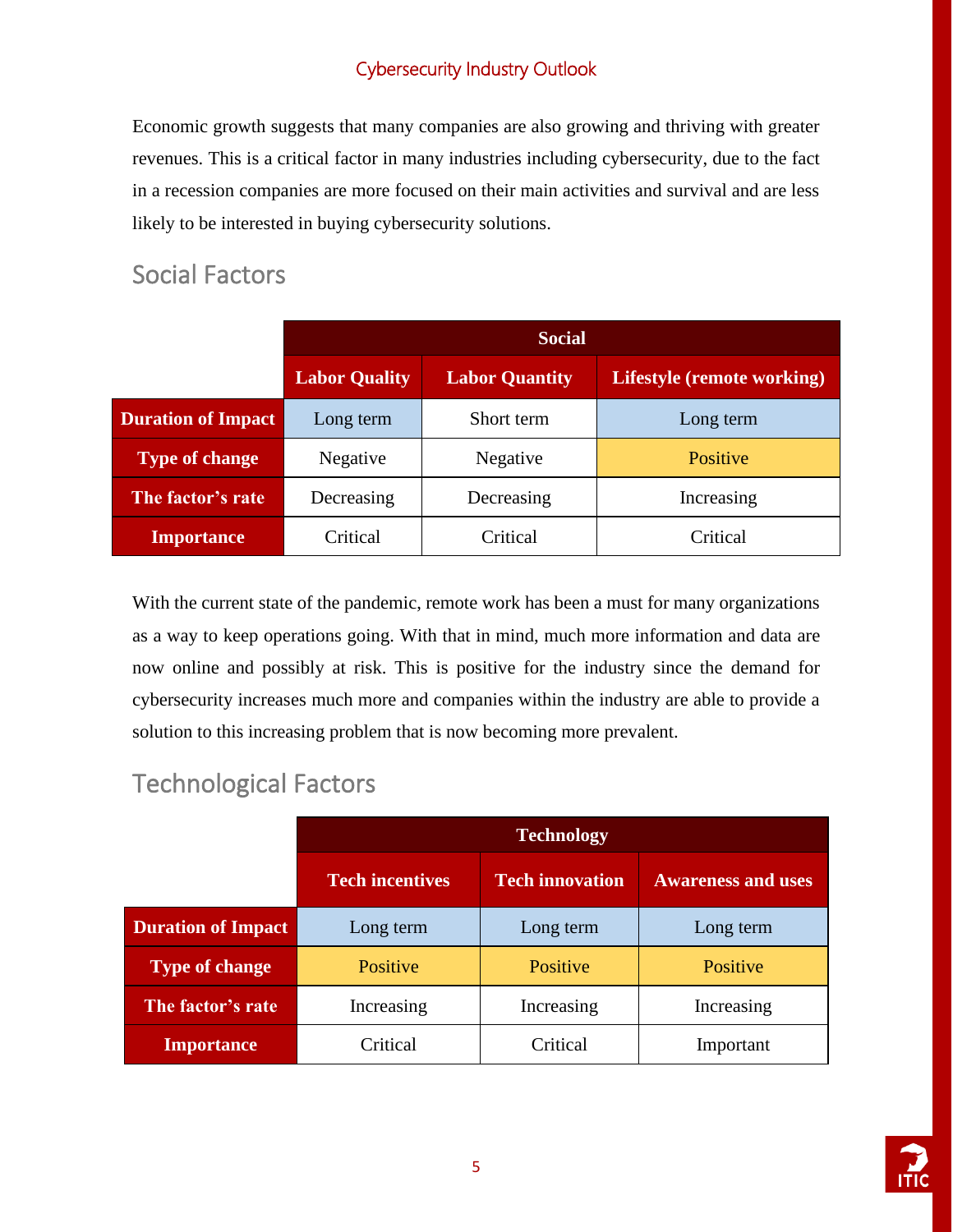Advances and development in technology are critical for this industry and have a positive impact since this allows for innovation of cyber protection products to take place. The latest advancements which are currently happening include the use of blockchain technology and Artificial intelligence. The implementation of Blockchain technology will potentially allow for decentralization and no human errors in the cybersecurity products. In addition, Artificial intelligence will aid in responding to cyberattacks more effectively by identifying and preventing threats much faster than traditionally.

|                           | <b>LEGAL</b>           |                   |  |
|---------------------------|------------------------|-------------------|--|
|                           | <b>SEC</b> legislation | <b>Health Law</b> |  |
| <b>Duration of Impact</b> | Medium term            | Medium term       |  |
| Type of change            | Positive               | Positive          |  |
| The factor's rate         | Increasing             | Increasing        |  |
| <b>Importance</b>         | Important              | Important         |  |

### <span id="page-5-0"></span>Legal Factors

The Securities and Exchange Commission (SEC) regulations are put in place to oversee the cybersecurity of financial entities such as brokers, investment companies, and investment advisors. The many regulations and policies set by SEC require for many companies in the financial field to implement cybersecurity solutions to guard against cyber-breaches that would affect many stakeholders.

Healthcare regulations have been put in place with the aims of maintaining confidentiality, protecting information, and preventing online cyberattacks. An example of these regulations is the Health Insurance Portability and Accountability Act of 1996. This regulation requires health departments in the US to adopt national standards for health care information transactions that take place electronically, one of the standards is that there must be online security implemented.

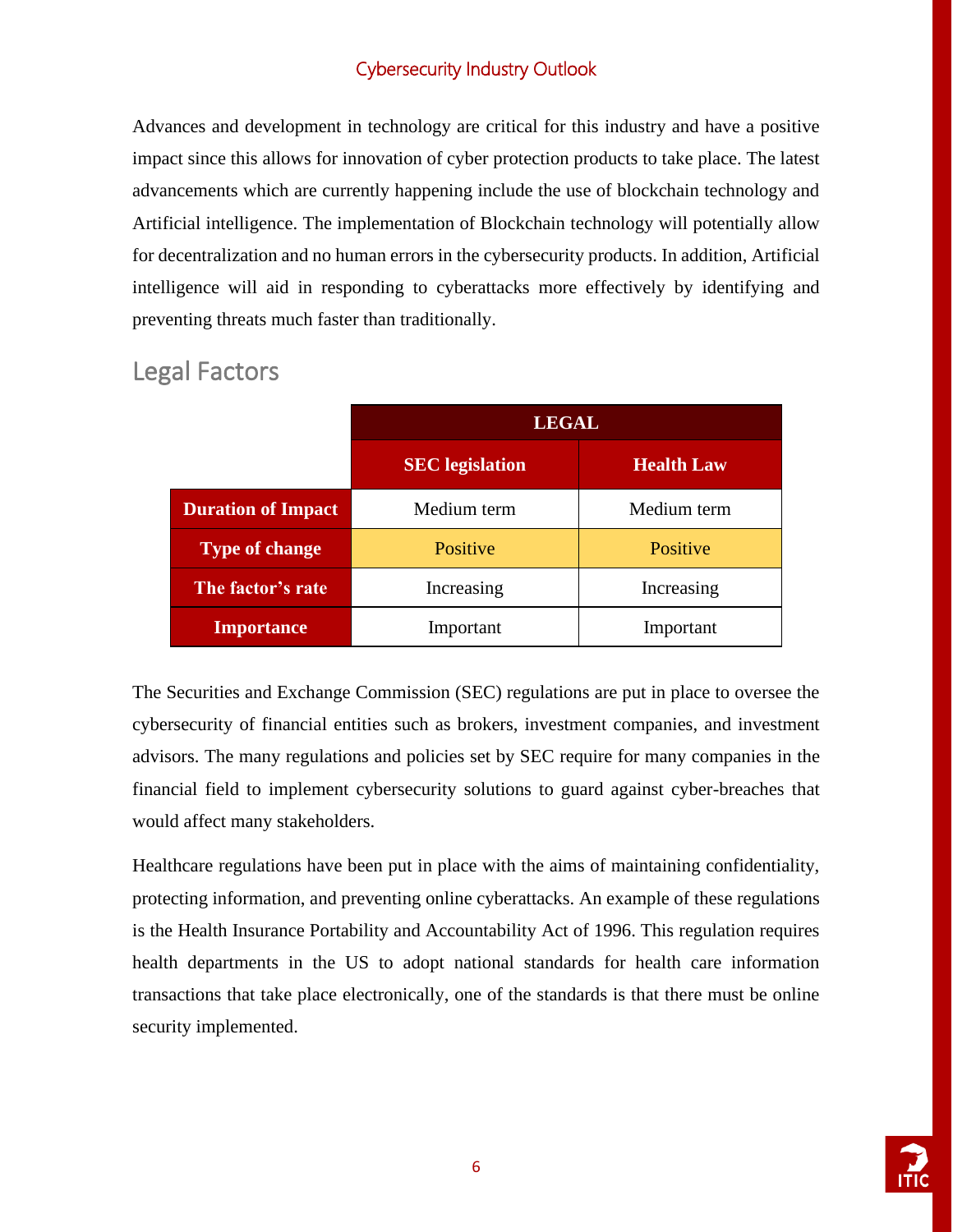### <span id="page-6-0"></span>Environmental Factors

|                           | <b>Environment</b> |  |  |
|---------------------------|--------------------|--|--|
|                           | $COV$ ID-19        |  |  |
| <b>Duration of Impact</b> | Short term         |  |  |
| <b>Type of change</b>     | Negative           |  |  |
| The factor's rate         | Increasing         |  |  |
| <b>Importance</b>         | Critical           |  |  |

Covid-19 has majorly impacted many companies negatively. A lot of the company's revenues have decreased, and operations have changed. Due to this factor, the world economy has also been negatively impacted by this. With that said, many companies have mainly been focusing on survival and how to adapt to the current environment. This can have a negative effect on the cybersecurity industry due to companies only focusing on staying afloat in times like this instead of looking for cybersecurity solutions. On the other hand, however, this pandemic has caused many things to become digital as mentioned previously, which has raised more awareness of cybersecurity.

# Industry Competitiveness



Carolina Marques Research Department

### Porter 5 Forces

#### The Threat of New Entrants

- **Moderately strong competitive force;**
- Upon entering the market it's hard for new companies to gain customers, since it's an industry highly dependent on trust, taking a long-term commitment to developing a range of strategic abilities. Taking that into account, big companies who already have a "name" in the market end up absorbing or monopolize the small businesses with potential;

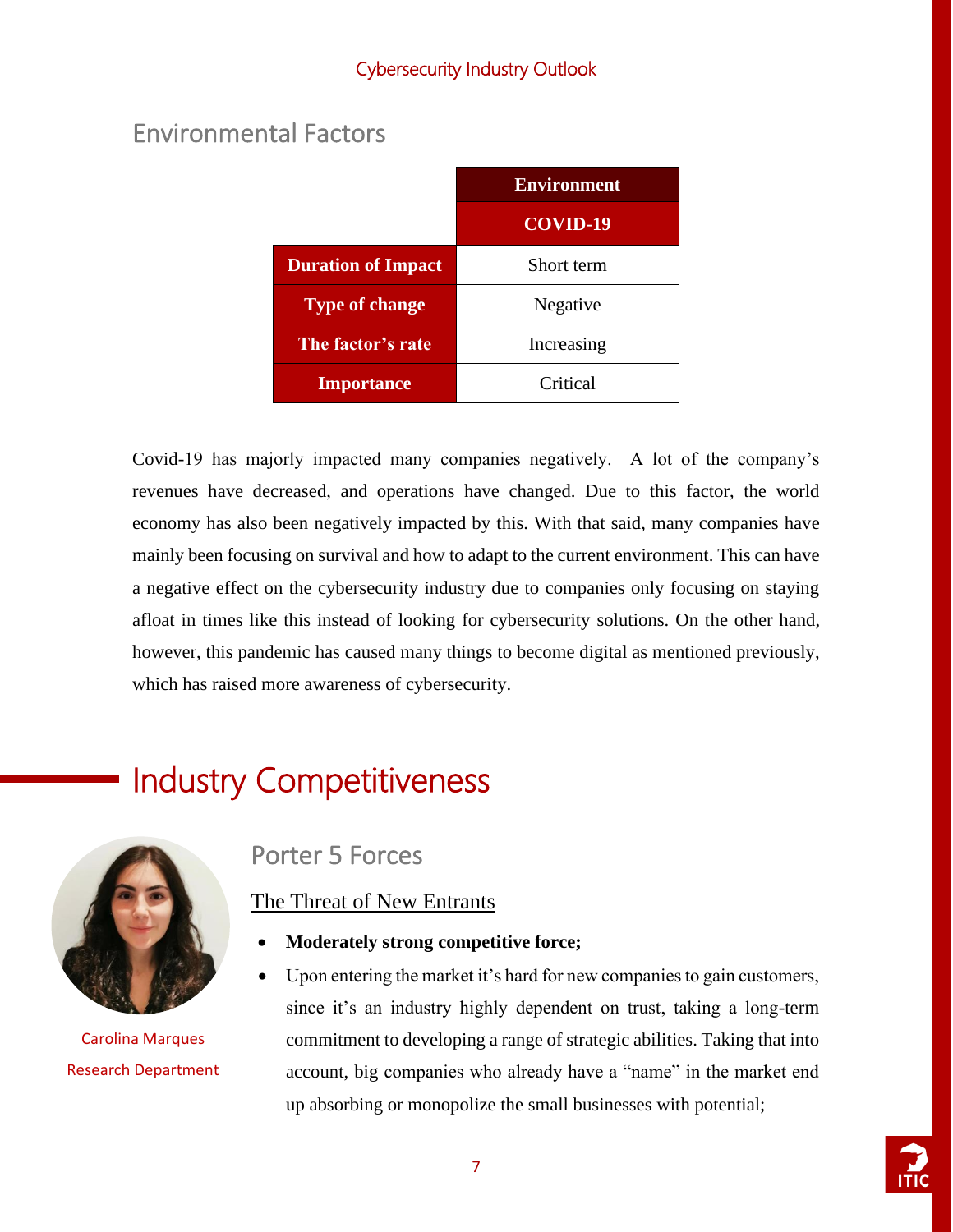Many companies still struggle to recognize the necessity for high-quality security, lacking in their budgets the financial resources needed. This makes it especially hard for new companies to enter the market with high-end products, as many don't recognize their value.

#### Competitive Rivalry Within the industry

- **Strong competitive force;**
- The cybersecurity market is highly competitive due to its fragmentation, having several global and regional players;
- Rapid product Innovation makes it hard for companies to achieve sustained sales and growth over time, as the market is changing rapidly, and new products are launched daily;
- New areas like Big Data and IoT are changing security trends and rising the firm concentration ratio, as the major players in the market grip about 30-35% share due to their portfolio and large customer base.

#### The Threat of Substitute Products

- **Moderately strong competitive force;**
- The perceived level of product differentiation is still very low;
- Various products/services that serve the same need make it easier for customers to buy different company's products;
- Some operative system providers like Microsoft already include anti-malware tools and equipment in their products.

#### Bargaining Power of Suppliers

- **Moderately Low competitive force;**
- The market is very fragmented making up for a lot of players;
- Very complicated for suppliers to gather valuable IT security developers, as many lack sufficient training and knowledge in analytics, forensic investigations, and cloud computing security;

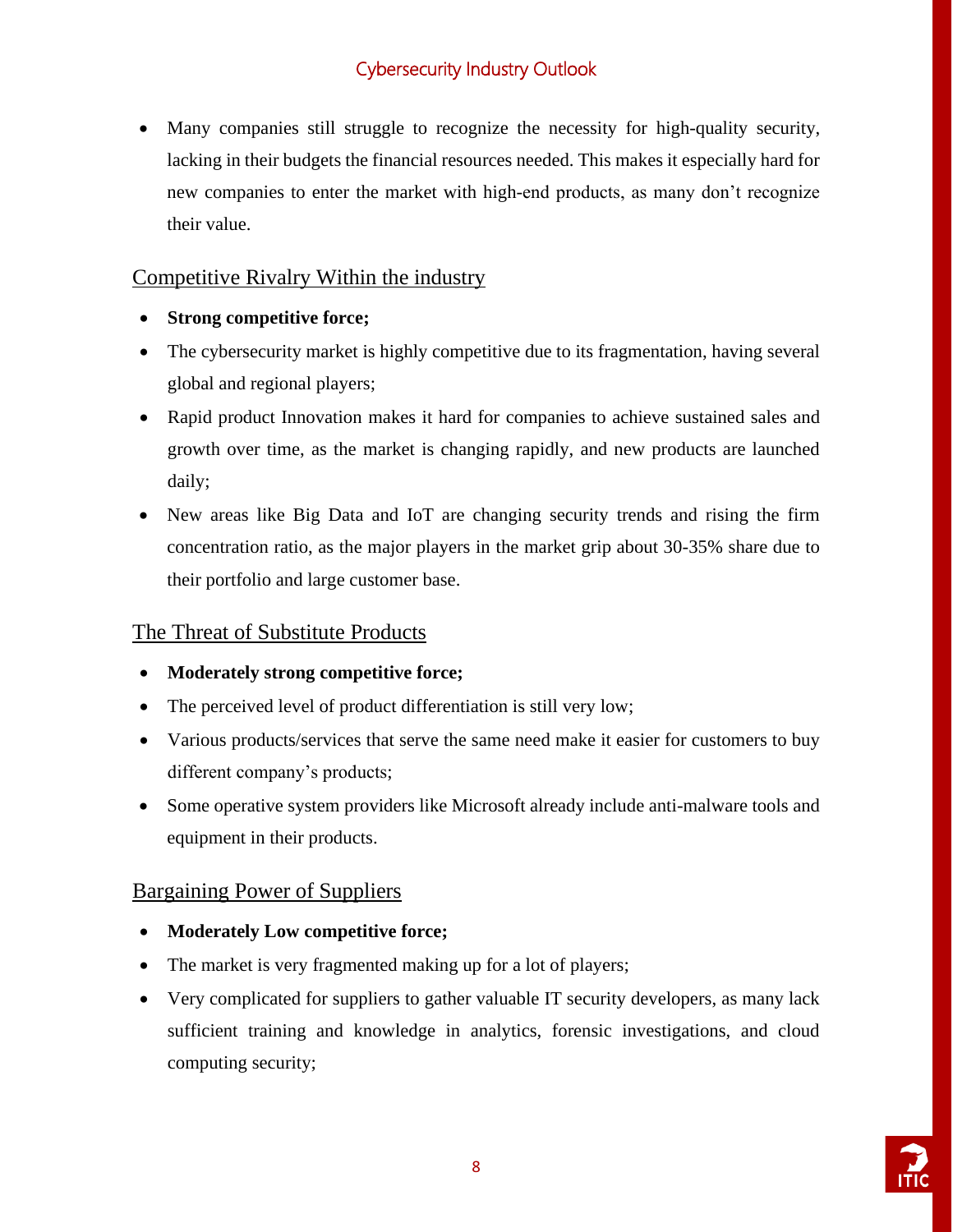- Shortage of players with security solutions to meet the upwards trend in IoT, BYOD, Artificial Intelligence, and Machine Learning in Cybersecurity;
- Great Dependency on traditional authentication methods and low preparedness for unexpected cyber-attacks;
- The need for security solutions is rising as constant new threats appear.

#### Bargaining Power of Buyers

- **Moderately strong competitive force;**
- The high number of players and different options available in the market, make buyers have an advantage when it comes to their choices;
- Governments and big companies gain a lot of negotiation power due to their size and influence, which lowers the product/service providers in the industry the capacity to meet their needs;
- Agencies to charities—to strengthen their cyber defenses. The growing security needs of these organizations are expected to underpin the rapid growth and evolution of the global cybersecurity industry over the next decade.

## <span id="page-8-0"></span>SWOT Analysis



Ana Ratāo Research Department

| <b>Strengths</b>                           | <b>Weaknesses</b>                                                  |  |
|--------------------------------------------|--------------------------------------------------------------------|--|
| S1. Importance regarding remote<br>working | W <sub>1</sub> . Can be costly<br>W2. There are not many people in |  |
| S2. Growing importance of the              | this area, due to the difficulty                                   |  |
| sector in the current world                | associated with it                                                 |  |
| S3. Always developing, there is            | W <sub>3</sub> . The value of services can be                      |  |
| always new work                            | hard to be perceived by                                            |  |
| S4. Work can be done remotely              | customers                                                          |  |
|                                            |                                                                    |  |

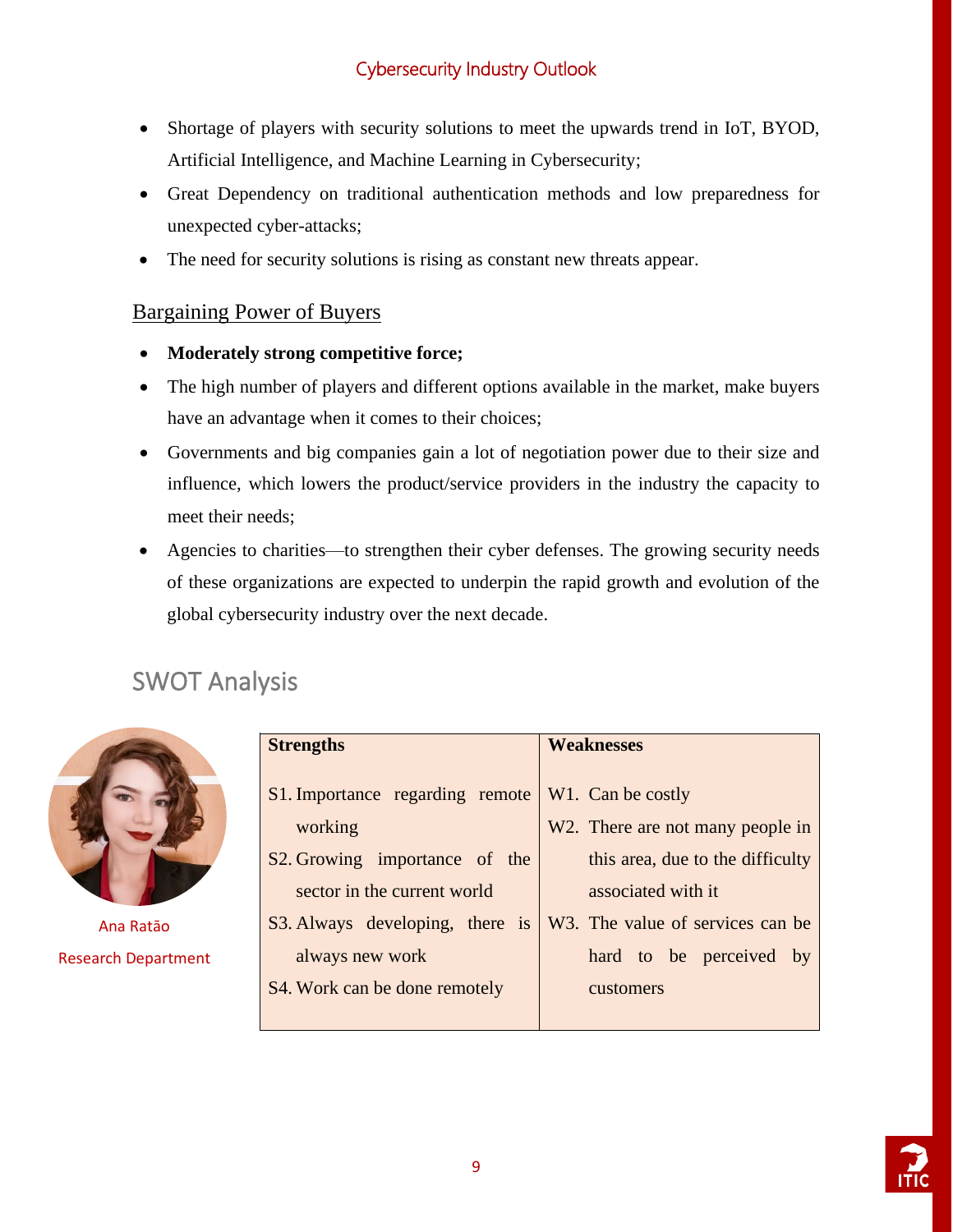| <b>Opportunities</b>                       | <b>Threats</b>                            |
|--------------------------------------------|-------------------------------------------|
|                                            |                                           |
| O1. Growing awareness of it at the current | T1. Whenever a solution is found, someone |
| time                                       | finds a way to break through it           |
| O2. Growing need for cybersecurity in a    | T <sub>2</sub> . Lack of regulations      |
| growingly technological world              |                                           |
| O <sub>3</sub> . Increase on investors     |                                           |
| O4. Increase in perceived value by         |                                           |
| stakeholders                               |                                           |
| O5. Increase in tech usage                 |                                           |
| O6. Increase of important info available   |                                           |
| online                                     |                                           |

#### **W3&O6:** *The value of keeping our files secure*

Nowadays people tend to value more the value of services provided by cybersecurity since most of their life is now digital, making it important to keep it safe. While it is still hard to define a value, customers are tending to see the importance of cybersecurity and understanding more its need to exist.

Due to the pandemic many people started working from home, using their computers, either personal or from work and many realized the risk of having such important info on their computers that could potentially be stolen or corrupted, therefore people have begun to see the value of cybersecurity.

#### **W1&O3:** *Costs are easier to cover*

While some years ago not many people believed that this market was important, due to our current situation and the ongoing digitalization of our world, investors have now started to bet on this market, making its costly investments less difficult for companies, since now they have options beyond credit. It also contributes to the constant development of this sector since due to its specificities it needs constant update and training.

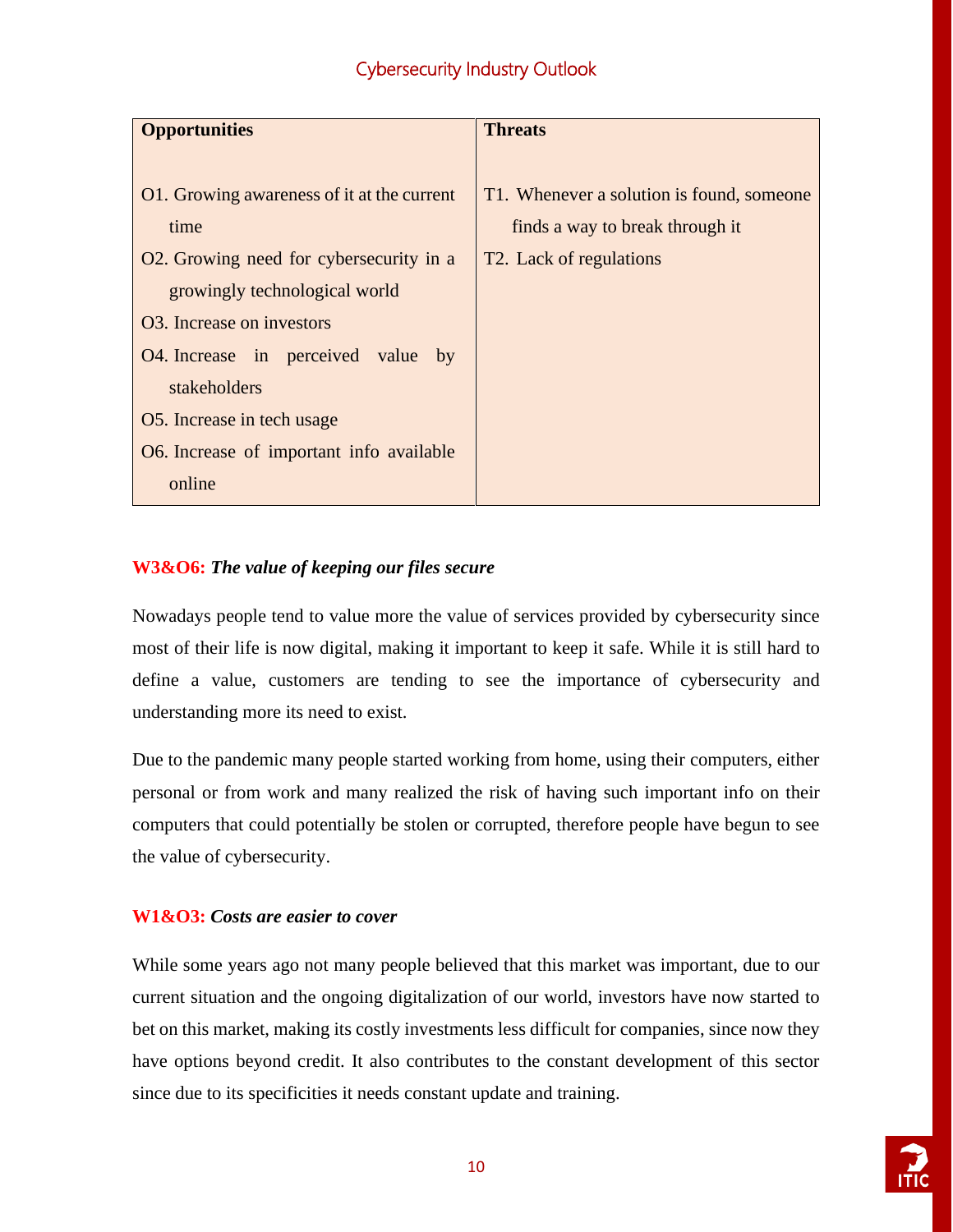#### **S4&O1:** *Covid-19 and remote work*

Since the start of the pandemic remote working is not new for anyone, therefore for cybersecurity we have the best of both worlds, now people need their data as safe as possible and cybersecurity services can many times be done remotely, which is perfect in these times of social distancing and quarantine.

The protection of a server, for example, can be done by a worker of a cybersecurity firm from the comfort of their own home by remotely accessing the server and making the necessary adjustments.

# **The Big Players**

## **TrendMicro**



Carolina Marques Research Department

#### **Description**

Trend Micro Incorporated is a multinational company, headquartered in Tokyo, Japan that develops and sells security-related software for businesses, data centers, cloud environments, networks, and endpoints. The company offers solutions regarding collective attacks like viruses, spam, phishing, spyware, botnets, and data-stealing malware. It runs a global network of data centers, along with an automated and manual threat correlation system that offers its customers round-the-clock feedback and protection. Furthermore, the company provides solutions for more than 500,000 customers such as enterprises, small and medium businesses, individuals, service providers, and OEM partners.

#### **Strategy**

The main goal for Trend Micro is making exchanging digital information a safe activity for all users of its products. The strategy of the company has been focused on safeguarding quality cloud security to its customers by offering a differentiated approach that is" cross-

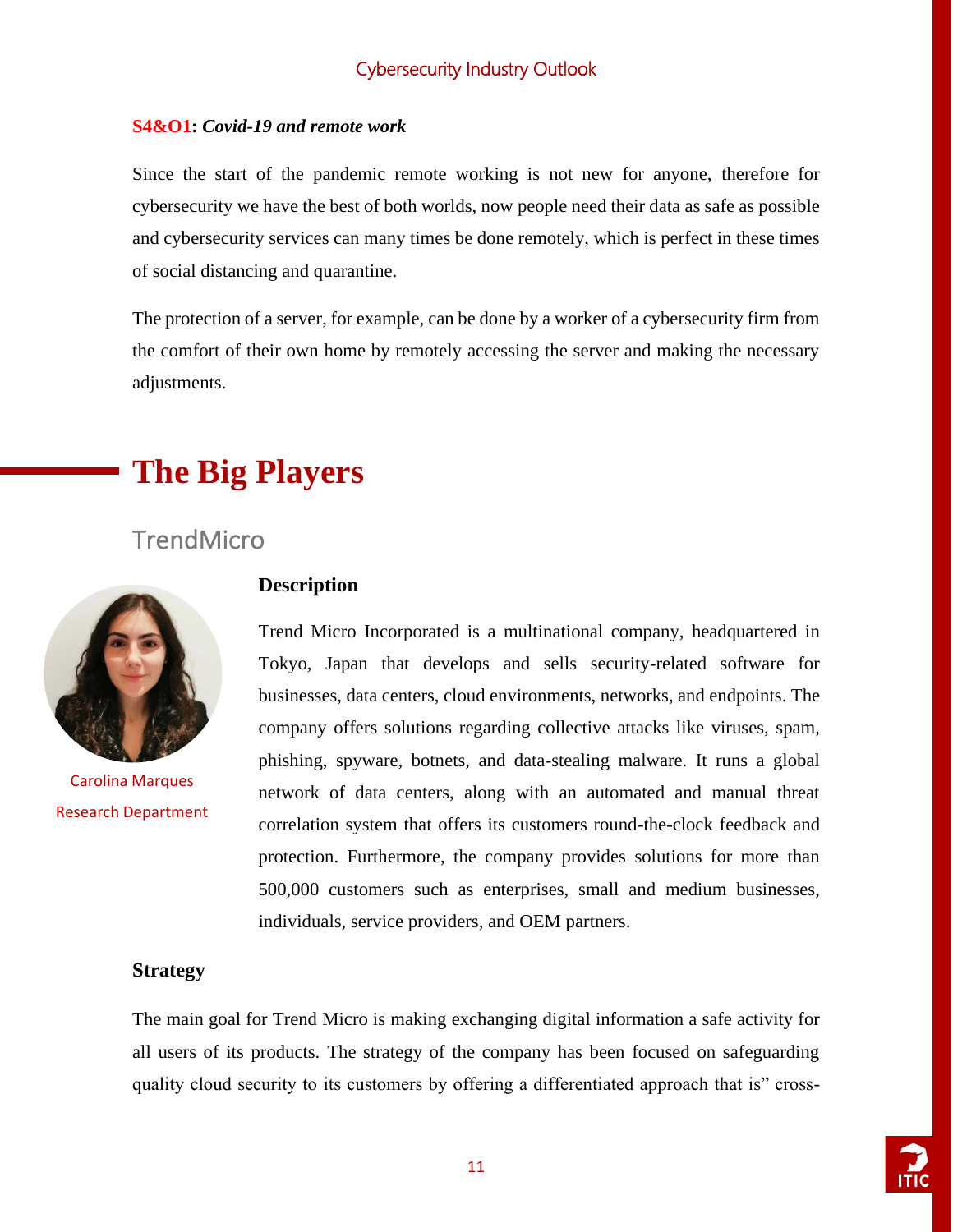platform, cross-operating system and cross-people". To be able to attain this position, they have been investing in threat research and innovative core technologies that work for a multitude of devices and platforms, this way customers can enjoy safe use, no matter the platform they're using. The company has a worldwide network of about fifteen threat research centers, which monitor potential security issues and come up with quick solutions to major problems, responding faster and efficiently to customer's requests. As new vulnerabilities are always appearing, Trend Micro provides the global security reach with the personalized local touch that enables customers to be secure when operating online.

#### **Potential Projects**

Interpol Partnership to combat Covid-19 Threats: As the pandemic started, organizations around the globe were forced to adapt to mass remote working, which put great pressure on IT security teams and remote access infrastructures since new scams and threats were emerging every day. In order to protect organizations and their workers, Interpol partnered up with TrendMicro to counsel and secure the newly distributed workforce. They improved their password security, 2FA for work accounts, automatic software updates, regular backups, remote user training, and restricted use of VPNs along with six months free use of its flagship Trend Micro Maximum Security for home workers.

ZDI (Zero Day Initiative) was created to promote the reporting of 0-day vulnerabilities privately to the affected vendors by financially rewarding researchers. Although it's not a new initiative as it was created in 2005, this year the project celebrated 15 years of existence. By incorporating the global community of independent researchers with their internal research organizations the company was able to become the world's main vendor-agnostic bug bounty program.

#### **Financials**

The company's revenues have been growing consistently over the years, reaching about \$1.52 billion in 2019, reflecting a rise in demand for Trend Micro's products and services considering the current favorable market conditions. The ROA has been stagnant in the last few years, being around 8%, however, in the 1<sup>st</sup> quarter of 2020, this value was slightly higher

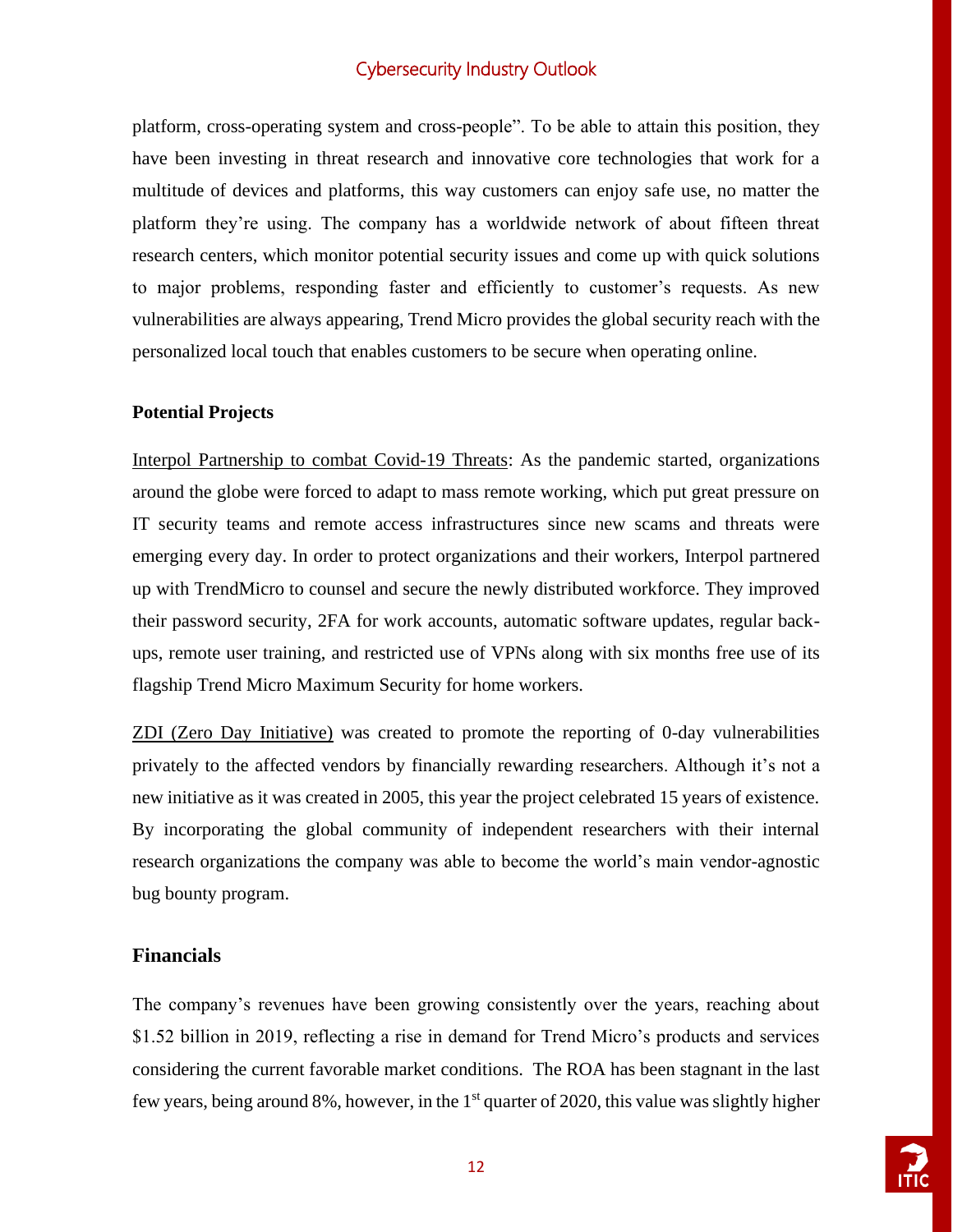at 8.77%. Following the same trend, ROE has averaged at 14.5% but at the end of the  $1<sup>st</sup>$ quarter was at 17.27% making up for positive results when considering the company's profitability.

In terms of liquidity, the company shows a solid financial ability to cover short-term liabilities since the current ratio at the end of the  $2<sup>nd</sup>$  quarter of 2020 was situated at 2.12 and the quick ratio at 2.09. However, and by analyzing Trend Micro's Debt-to-Equity(D/E) ratio it can be concluded that the company relies mostly on loans and borrowed capital since in the 2nd quarter of 2020 it was registered at 0.93.

At the end of 2019, the stock (TMICY) closed at \$51.1 compared with the \$55.73 registered as of 27<sup>th</sup> November 2020, making up for a 9% growth. Even though Trend Micro's stock price has increased, it isn't showing an outstanding evolution, as it's growing at a slow pace.

### CyberArk



Fernando Rangel Research Department

#### **Description**

CyberArk is an American Cybersecurity company created in 1999 by Udi Mokady (current CEO) and Alon N. Cohen. The company became publicly traded in 2013 and is currently listed on the NASDAQ with a current market cap of over \$4.05B. CyberArk focuses on privileged access management (PAM); This refers to the numerous systems that are put in place to keep important accounts that have access to highly confidential and corporate resources secure from any potential hackers and cybercriminals.

This company is currently one of the global leaders in this area of cybersecurity with offices in 14 countries around the world.

#### **Strategy**

CyberArk has a mass-market business model, not focusing their products on any niche market but to organizations in all industries. However, CyberArk's security solutions are

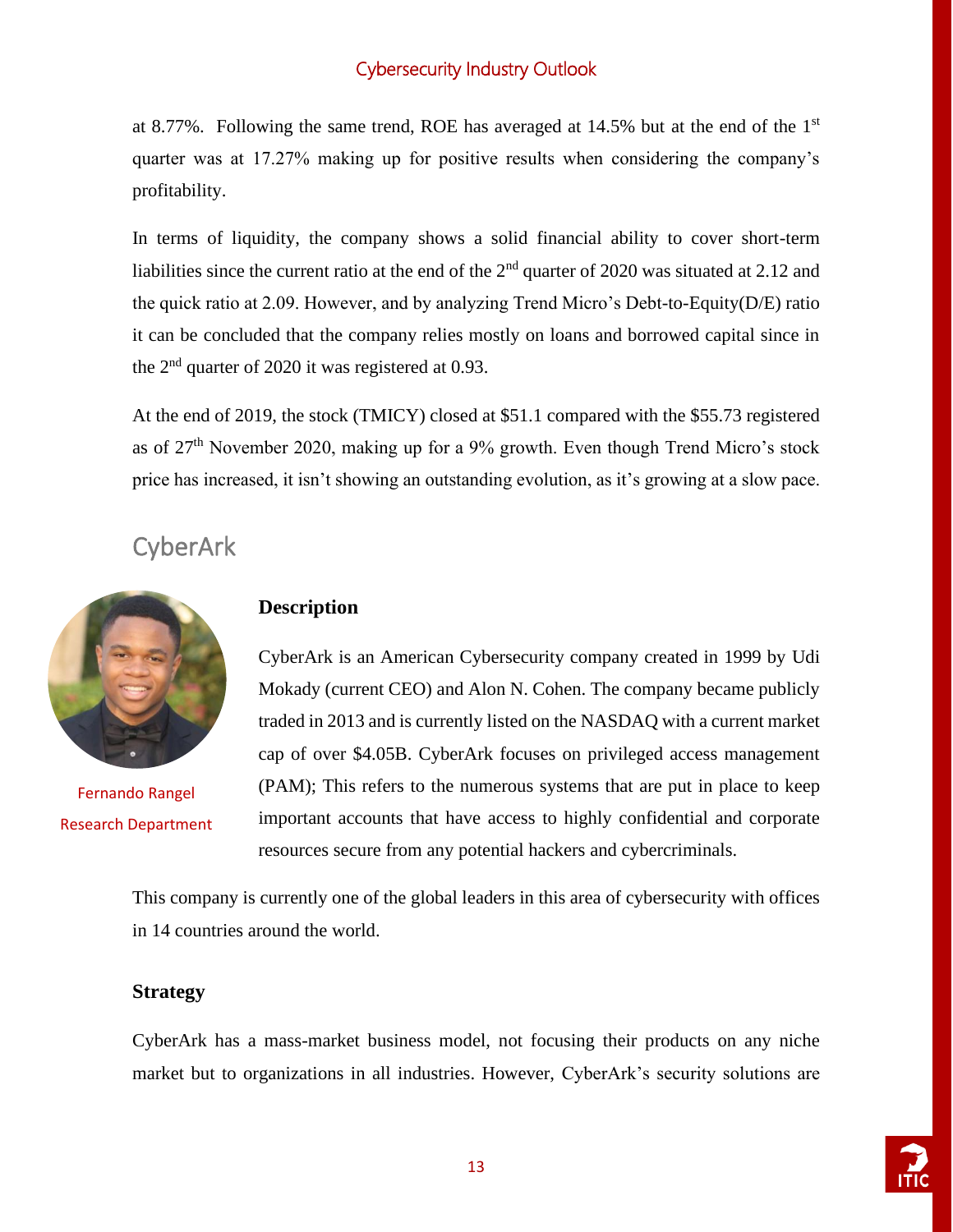mainly be used by organizations that deal with critical information such as governments, financial services, and healthcare.

The product that the company provides to other firms is Privileged Access Management. This product has three main features, which are to monitor, keep secure, and manage a company's online platform, databases, network devices, operating systems, etc. These features can all be used in combination or individually depending on the package that is selected. That said, CyberArk allows potential customers to have a free trial of 30 days so that they get to try the product and see if it fulfills their needs.

#### **Financials**

By analyzing some of the key ratios, it is seen that overall, CyberArk has a moderate financial performance.

Over the past years, the company's revenues have been on the rise. In December 2018 revenues were \$343m, a year later revenues increased 26.53% to \$434m and as of now, September 2020 revenues are at \$450m. As seen, the revenues have been steadily increasing every year with annual gross profit also increasing alongside.

At the end of 2018, CyberArk's ROA was at 7.16%. Then at the end of 2019, it decreased to 6.68% and further decreased even lower to 0.21% in September 2020. This ratio is currently under the industry's average of 1.75%. The company's ROE also followed a similar route going from 10.94% at the end of 2018, increasing a little bit to 11.31% the following year but sharply decreasing to 0.46% in September 2020. This ratio is also under the industry average of 4.83. Both the ROA and ROE are currently on the decline as of recently.

In terms of liquidity, the company's current ratio was mainly around 3.30-3.60 from 2017 to mid-2019. However, the ratio increased by more than 80% to 6.25 earlier this year in March but has declined to 4.47 in September. Although the ratio has declined, it still is well above the industry average of 1.85. CyberArk currently has a quick ratio of 4.47 which is also currently above the industry average of 1.74. This indicates the company has very good short term financial strength

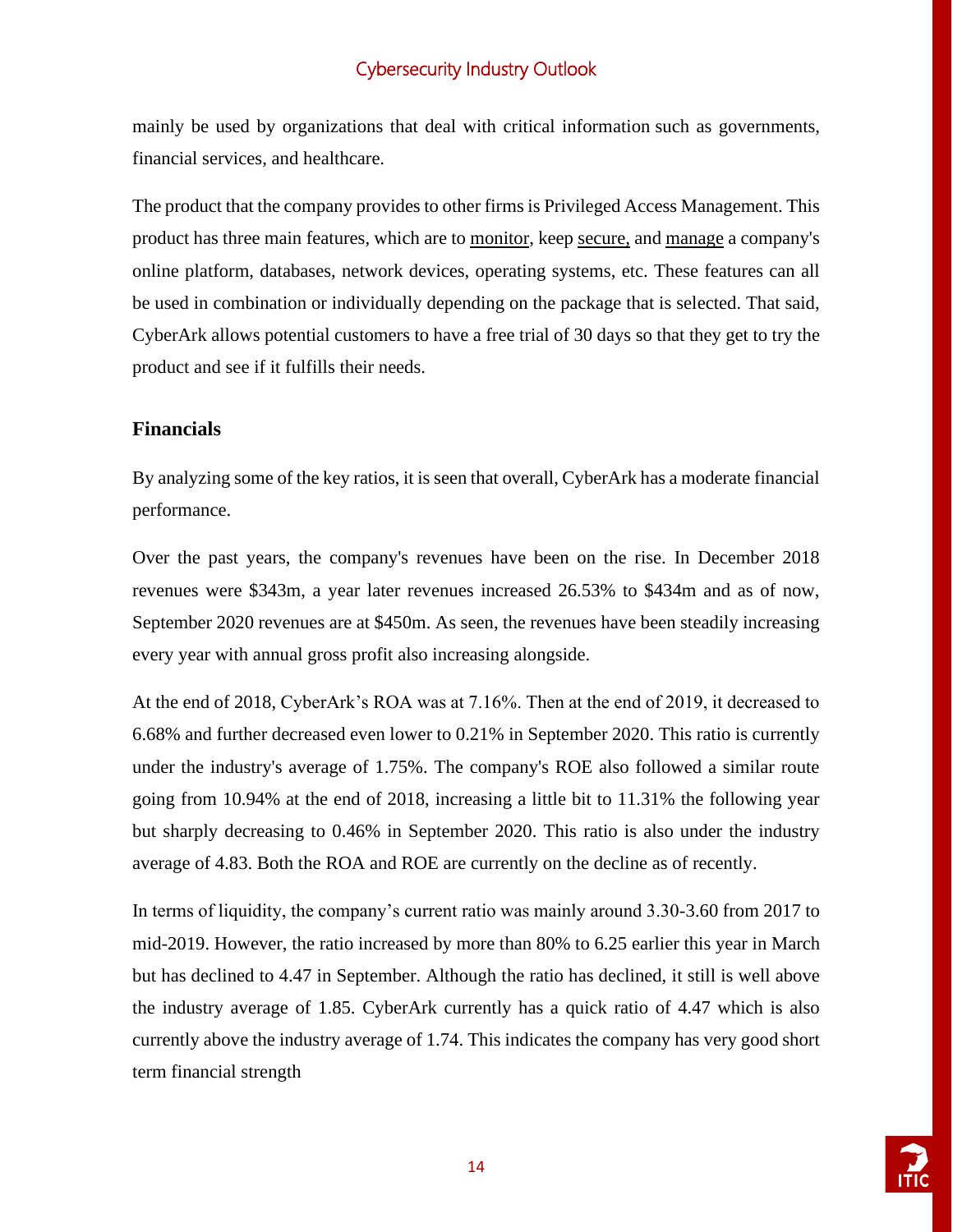The debt to equity ratio (D/E) in 2019 was at 0.78 and had a minor decrease to 0.74 in September this year. This ratio is currently below the industry average of 0.22.

The stock (CYBR) price is currently at \$113 (11/27/2020), this year's stock high was \$142 at the beginning of the year and the stock low was 72.78 in March. Price on the yearly chart is currently consolidating with no clear trend at the moment.

### Fortinet



Ali Aljundi Asset Management Department

Fortinet is one of the most considerable companies in the cybersecurity industry. It is an American universal firm headquartered in Sunnyvale, California, and it is traded in Nasdaq with a ticker FTNT.

It operates through different fields and develops numerous products such as network security; infrastructure security; cloud security; and endpoint protection, internet of things (IoT), and operational technology.

The 20 years old company that went public in 2009 just nine years after its establishment, now possesses \$3.89B in assets and its revenues have been growing for the last five years where it achieved \$2.16B in 2019. Furthermore, despite the high COGS, its net income skyrocketed dramatically in 2019 to reach \$326.5M from \$7.99M in 2015. It is critical to mention that Fortinet is creating value because ROIC  $(21.41\%)$  is higher than WACC (6.88%).



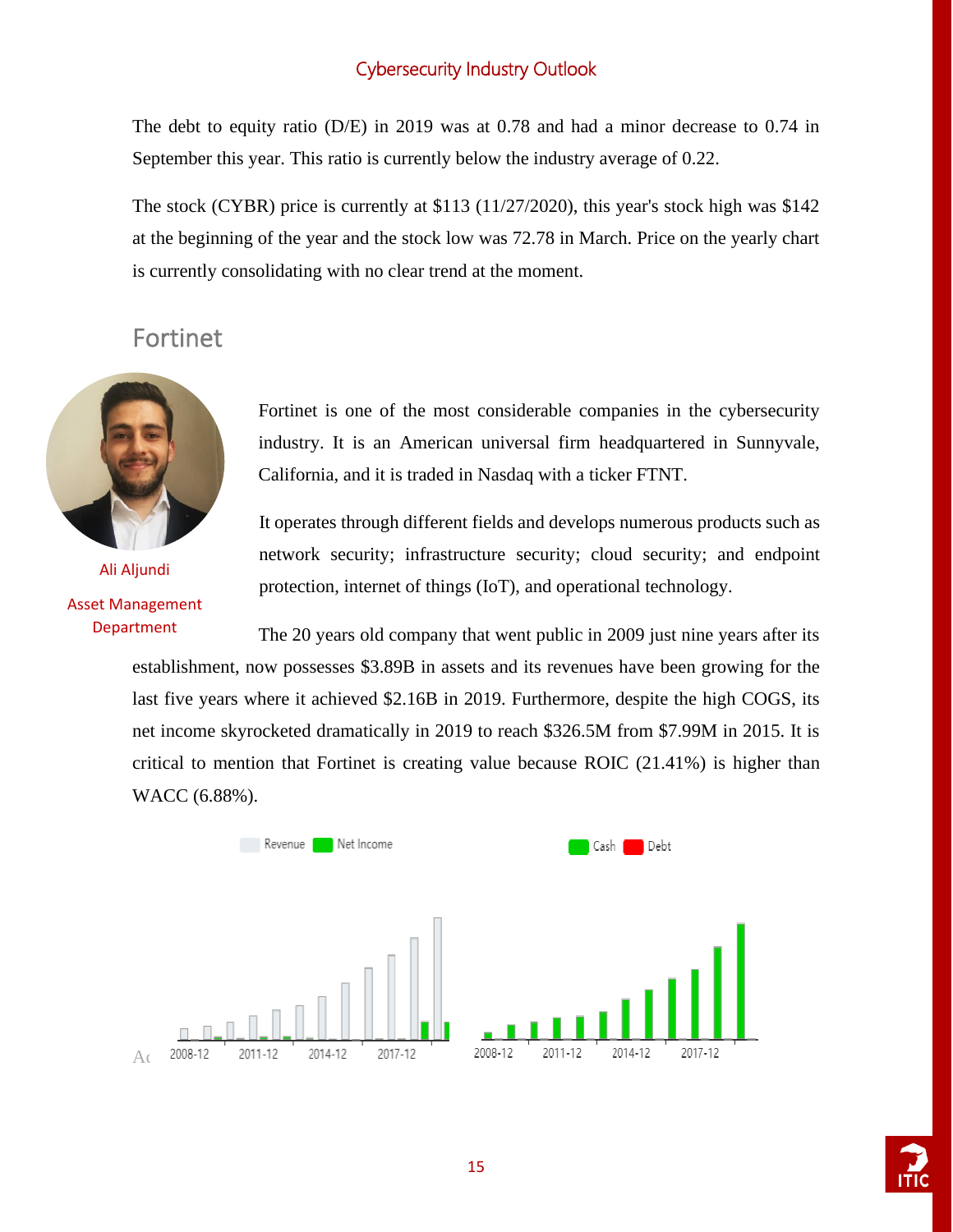Additionally, Fortinet manifested that it is financially strong because it is significantly funded by equity since the debt to equity, debt to capital, and debt to assets recorded 0.035, 0.034, and 0.012, respectively. Hence it is for granted that it is a safe debtor from a long-term creditor perspective. Whereas from a short-term perspective its current ratio, quick ratio, and cash ratio emphasized that the firm is trustworthy where they scored 1.88, 1.8, and 1.4, respectively.

Besides, the Altman- Z score of Fortinet is 5.27>3 which indicates that it is in the safe zone and far from bankruptcy.

Moving to valuation, the firm's market cap in 2019 boosted to \$18.33B, and its enterprise value was \$16.39B. The company's financial multiples are higher than its index which may indicate that it is overvalued.

| The multiple             | The company | The index |
|--------------------------|-------------|-----------|
| P/S price to sales       | 9.12        | 2.4       |
| P/E price to earnings    | 47.27       | 25.77     |
| $P/C$ price to cash flow | 23.43       | 14.57     |
| P/B price to book value  | 28.18       | 3.39      |
| <b>EV/EBITDA</b>         | 44.12       | 20.23     |

This table shows the corporation's financial multiples and its index:

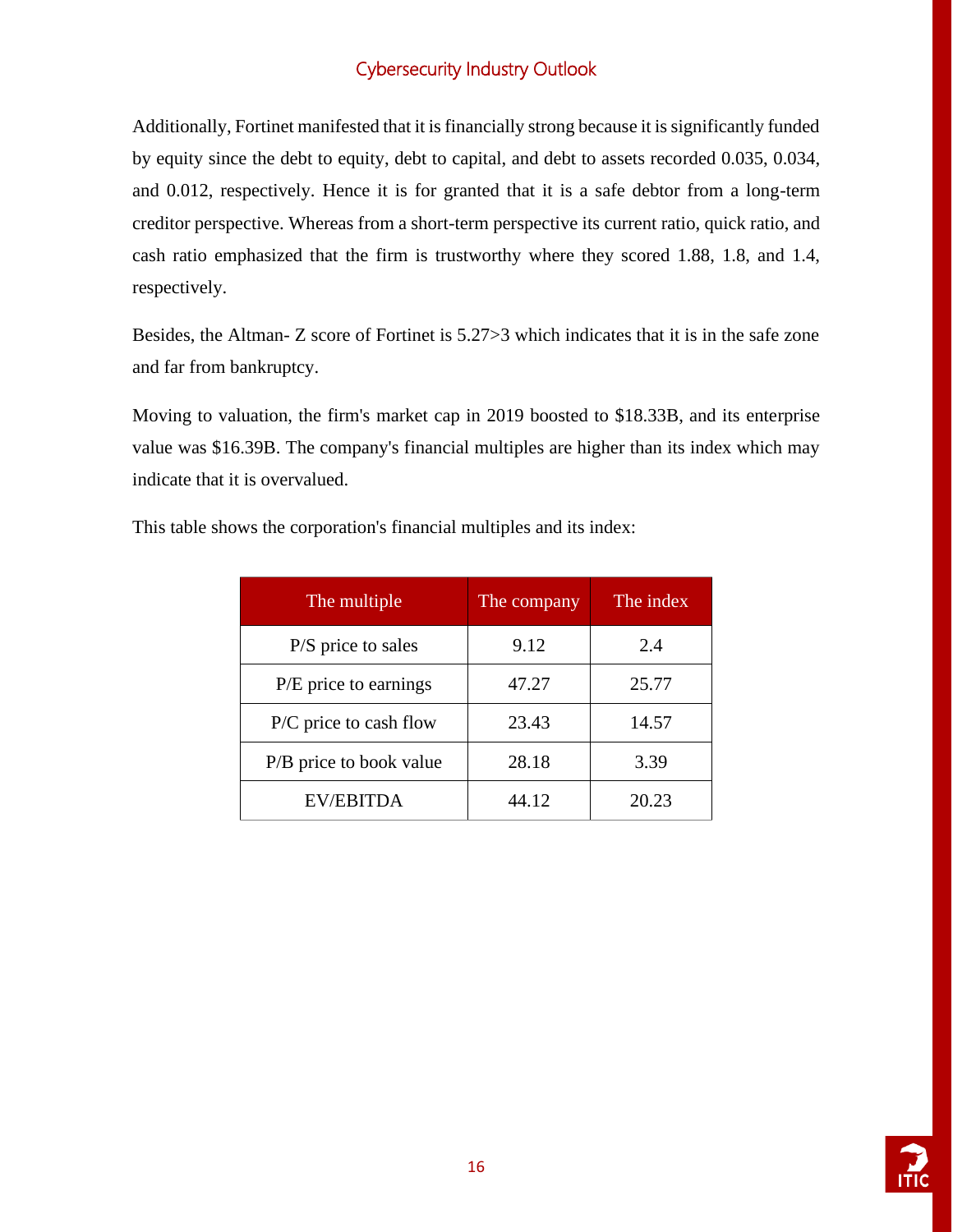# **Conclusion**

The usage of online platforms is ever increasing, especially with the current ongoing Covid-19 outbreak that has majorly amplified the need for countless organizations to go online and implement remote work. With that said, as online usage increases, so does the prevalence of cyber criminals, who have the ability to use technology for malicious intent; such as breach of critical data, Identity theft, and phishing scams to name a few.

In spite of this, the cybersecurity industry is due to be valued much more than its current value of about \$161 billion in the near future as cybersecurity products increase in adoption as more people become aware of the importance of having security on the web and not only it is limited to the big organization since anyone can be a victim of a cybercriminal anywhere, at any time, within minutes.

This industry is here to stay and has much more potential for growth in the future. along with the companies currently operating in it, such as the ones mentioned in this report.

Fernando Rangel, Editor-in-Chief